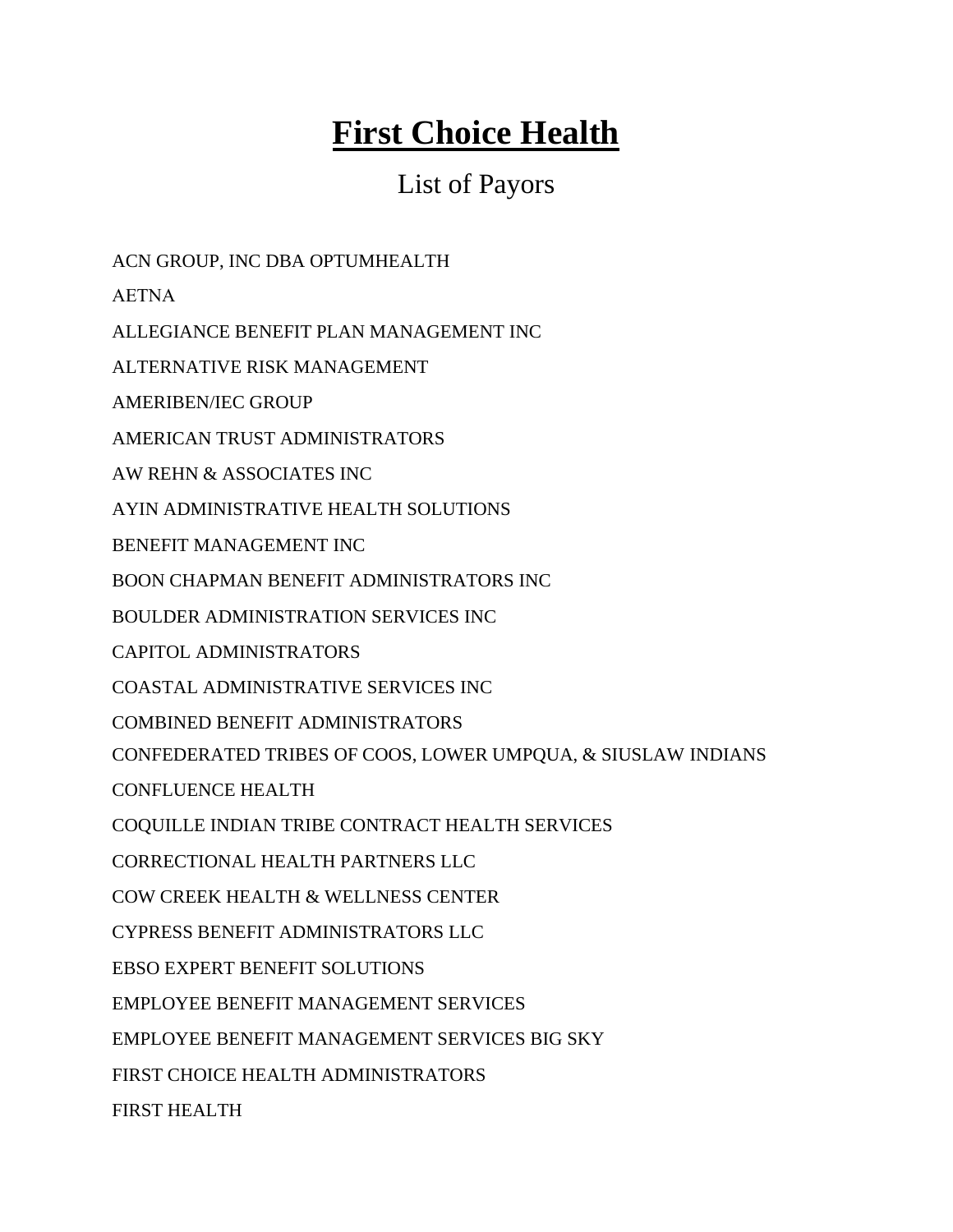GROUP ADMINISTRATORS LTD

**HEALTHCOMP** 

INTEGRITY ADMINISTRATORS INC

INTERNATIONAL LONGSHORE AND WAREHOUSE UNION

KAISER FOUNDATION HEALTH PLAN OF THE NORTHWEST

KAISER FOUNDATION HEALTH PLAN OF THE NORTHWEST (INTEL)

KAISER FOUNDATION HEALTH PLAN OF WASHINGTON OPTIONS INC

LIFEWISE HEALTH PLAN OF OREGON

LOCALS 302 & 612 OPERATING ENGINEERS CONSTRUCTION INDUSTRY HEALTH AND SECURITY FUND

LOOMIS BENEFITS WEST & THE LOOMIS COMPANY

MBA BENEFIT ADMINISTRATORS

MEDOVA HEALTHCARE FINANCIAL GROUP LLC

MERITAIN HEALTH INC

MODA HEALTH

MONTANA RETAIL STORE EMPLOYEES HEALTH AND WELFARE TRUST BOARD OF TRUSTEES

MONUMENT HEALTH INC

MOUNTAIN HEALTH CO-OP

MULTIPLAN INC

NEZ PERCE TRIBE

PACIFICSOURCE HEALTH PLANS

PIERCE COUNTY PROJECT ACCESS

PRINTING SPECIALTIES & PAPER PRODUCTS JOINT EMPLOYER & UNION HEALTH

& WELFARE FUND

PRODEGI

PROFESSIONAL BENEFIT SERVICES INC

PROVIDENCE HEALTH PLAN

QVI RISK SOLUTIONS, INC

REGIONAL CARE INC

SAMARITAN HEALTH PLANS